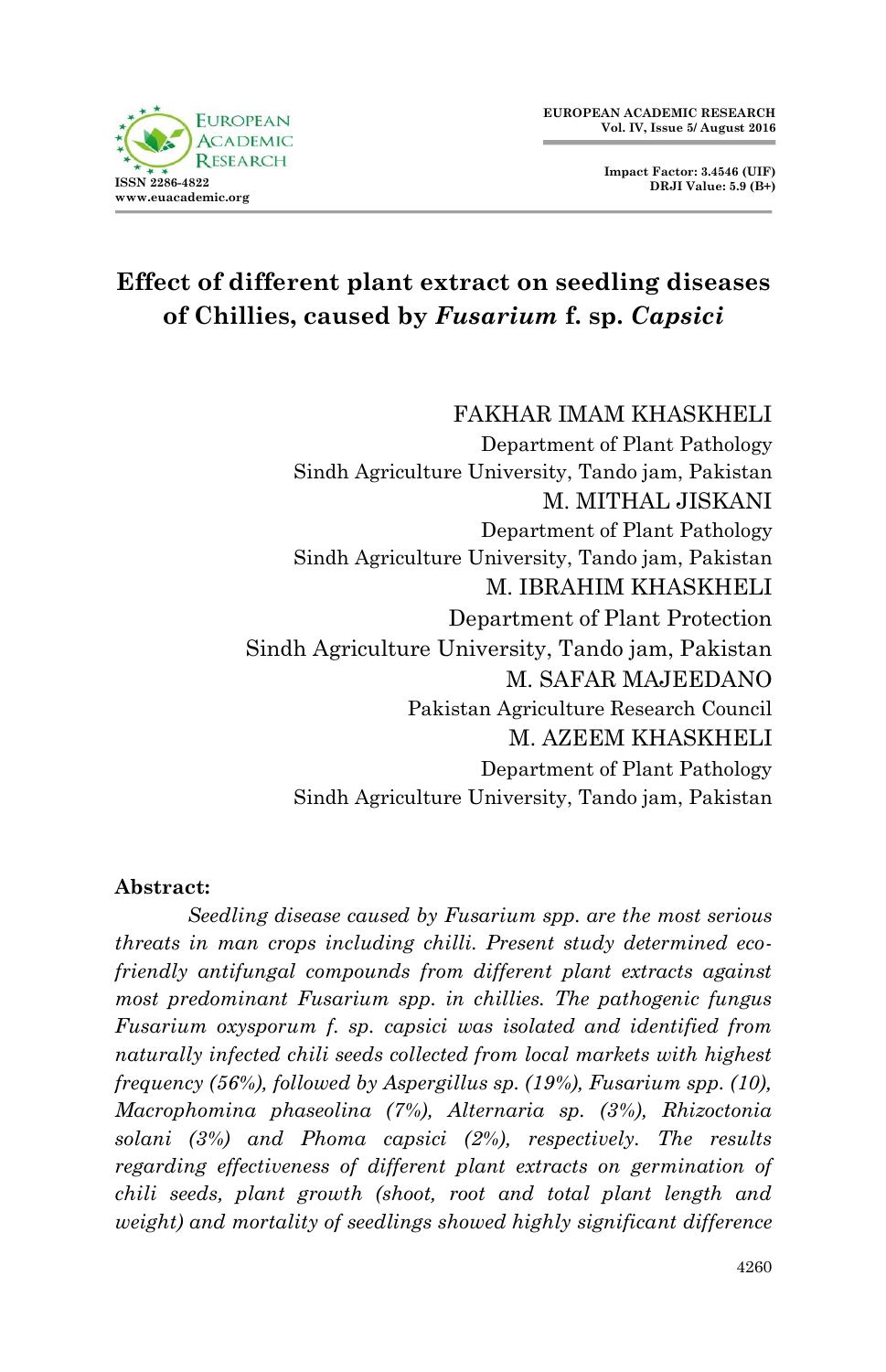*at P < 0.01 and 0.05. In case of plant extracts, the maximum seed germination, plant length and weight (79.00%, 6.8250 cm and 6.8250 mg) was recorded by using Acasia followed by Neem (75.50%, 6.6750 cm and 0.3388 mg), Giant Milk Weed (69.50%, 6.500 cm and 0.3027 mg) and Australian Acasia (68.00%,cm and 0.2760 mg). Whereas, significantly minimum mortality (5.500 and 16.500 at 15 and 30 DAS) was recorded in Acasia followed by Neem (9.5000 and 27.500 at 15 and 30 DAS), Giant Milk Weed (11.000 and 32.00), Australian Acasia (18.00 and 33.000), and thorn apple (20.500 and 36.000) at 15 and 30 DAS respectively. Significantly maximum mortality (27.500 and 46.000 at 15 and 30 DAS) was recorded by using inoculated untreated chilli seeds followed by uninoculate untreated chilli seeds (20.000 and 43.00 at 15 and 30 DAS). Based on the findings, it is suggested that use of plant extract not only reduce the seedling diseases but also helpful in reducing the health hazards caused by chemical pesticides.* 

**Key words:** Chillies; Seedling diseases; *Fusarium* spp.; Plant extract

### **INTRODUCTION**

Chillies (*Capsicum annuum.* L.) belong to the Family Solanaceae (Baloch, 2009), is one of the most important spice crops occupies high commercial value. Chilli fruits are rich in vitamin A and C; and also contain appreciable amount of calcium, phosphorus and iron, while hot type chillies are a source of the digestive stimulant, capsaicin (Khoso, 1994). Production of chilli has been reduced due to the many a biotic and biotic factors, especially fungal disease problems. Several pathogenic fungi may be involved in causing diseases in chilli. *Fusarium* spp. causes seed rots, seedling rot, root rot and *Fusarium* wilt (Hashmi, 1989; Hashmi and Thrane, 1990; Mushtaq and Hashmi, 1997).

Effective, safe, economical and easy control management of seedling diseases of chillies, caused by *Fusarium* spp is still under question. Pawar (2011) stated that the use of extracts of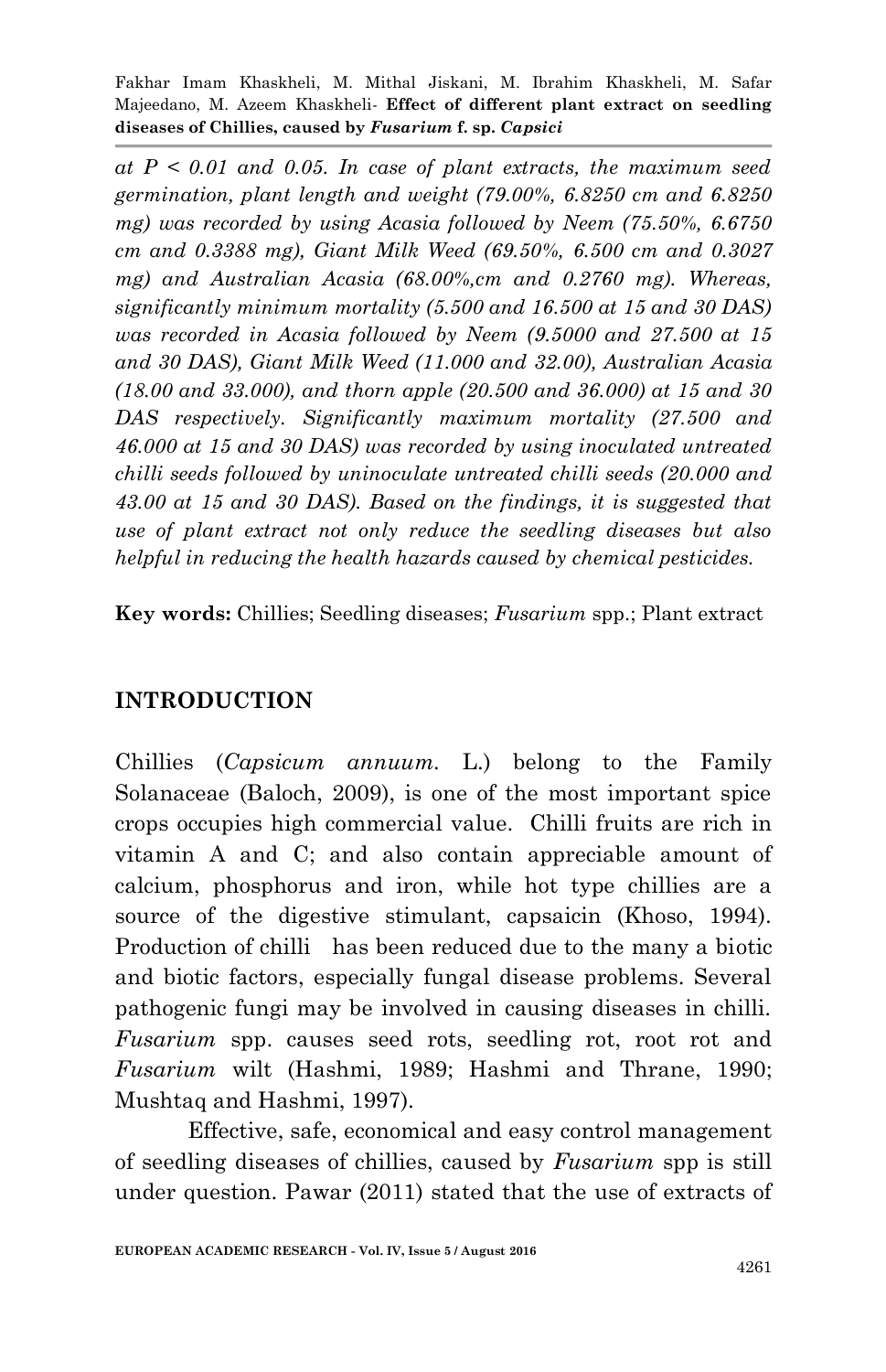different plant parts i.e. leaf, stem, root, fruit and seeds against fungi is practiced since a long time. Channa, *et al.* (2008a and b) studied effect of plant extracts on plant height, yield, mortality and incidence of root rot of okra. The effect of Neem *(Azadiracta indica*) leaf extract against *Fusarium oxysporum*, the causal agent of wilt have also been evaluated by Hassanein *et al*. (2010). They reported that germination of seeds was highest and disease incidence was obtained lowest in pots treated with the pathogen and irrigated with aqueous neem extract. However, the work done in the prvious studies has been limited to one or two plant or plant part extracts. Thus the present study have been planned to observe the effect of different plant extracts on the pathogen towards the development of eco-friendly antifungal compounds for controlling most predominant *Fusarium spp.* study in chilies.

## **MATERIALS and METHODS**

The experiment on effect of plant extracts on the pathogen towards the development of eco-friendly antifungal compounds for controlling most predominant *Fusarium* spp. in chilies was conducted in the department of Plant Pathology, FCPT, SAU, Tandojam.

#### **Collection of seed**

Chilli seeds were collected from the commercial markets of Hyderabad, Tando jam and Tando Allayar.

#### **Isolation and identification of disease causal agent**

Isolation was done from chili seeds under aseptic conditions through standard isolation method. The seeds were surface sterilized by dipping in 5% Bleach (Sodium hypochlorite, NaOCl) for about 4 minutes and passed twice from distilled sterile water for 3 minutes to remove the traces of surfactant. Five seeds per plate were transferred to Petridishes, containing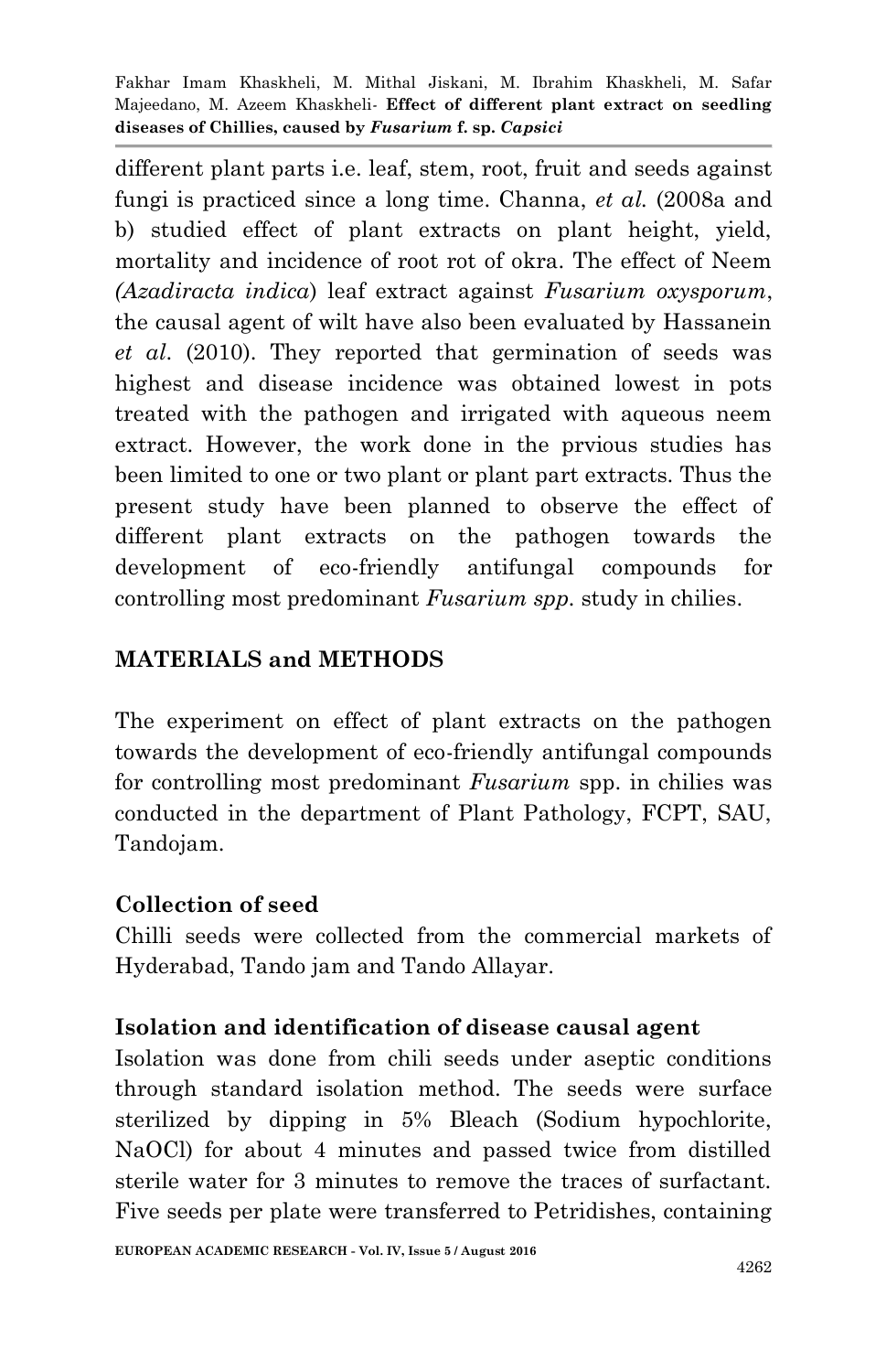sterilized potato-dextrose agar medium. All the plates were incubated at  $25 \pm 10$ C for 7 days. The growth of the fungi was observed daily for preparation of subculture from grown fungus to meet the requirements of pure culture for identification. The fungi isolated were identified by studying their typical mycelial growth, produced on the potato-dextrose agar medium and observing conidial morphology, using standard diagnostic keys developed by Booth (1971) and Barnett and Hunter (1972). Isolates were further confirmed using internet database of fungi.

### **Antifungal assay of plant extracts**

Effect of different plant extracts on the pathogen towards the development of eco-friendly antifungal compounds for controlling most predominant *Fusarium* spp. in chilies was evaluated in pot experiments. Initially chili seeds were dipped in spore suspension of *Fusarium* sp. for 5 minutes. The suspension was prepared by mixing fresh mycelial growth of the fungus over one Petri dish in 200ml water. These artificially infested Chilli seeds were then treated with different plant extracts i.e. Acasia, Neem, Giant Milk Weed, Australian Acasia, and Thorn apple and sown in earthen pots containing 2 kg steam sterilized soil. While uninfested seeds were dipped in tape water and sown in same way as control for comparison of plant extracts effects.

The data was recorded on frequency of fungi associated with chili seeds, germination and damping off percentage of seedlings , plant growth (shoot, root and total plant height and weight) and mortality (%)of chili seedling, artificially inoculated with *Fusarium oxysporum* f. sp. *capsici* and treated with different plant extracts.

### **Experimental design**

The experiments for the effect of plant extracts on the pathogen towards the development of eco-friendly antifungal compounds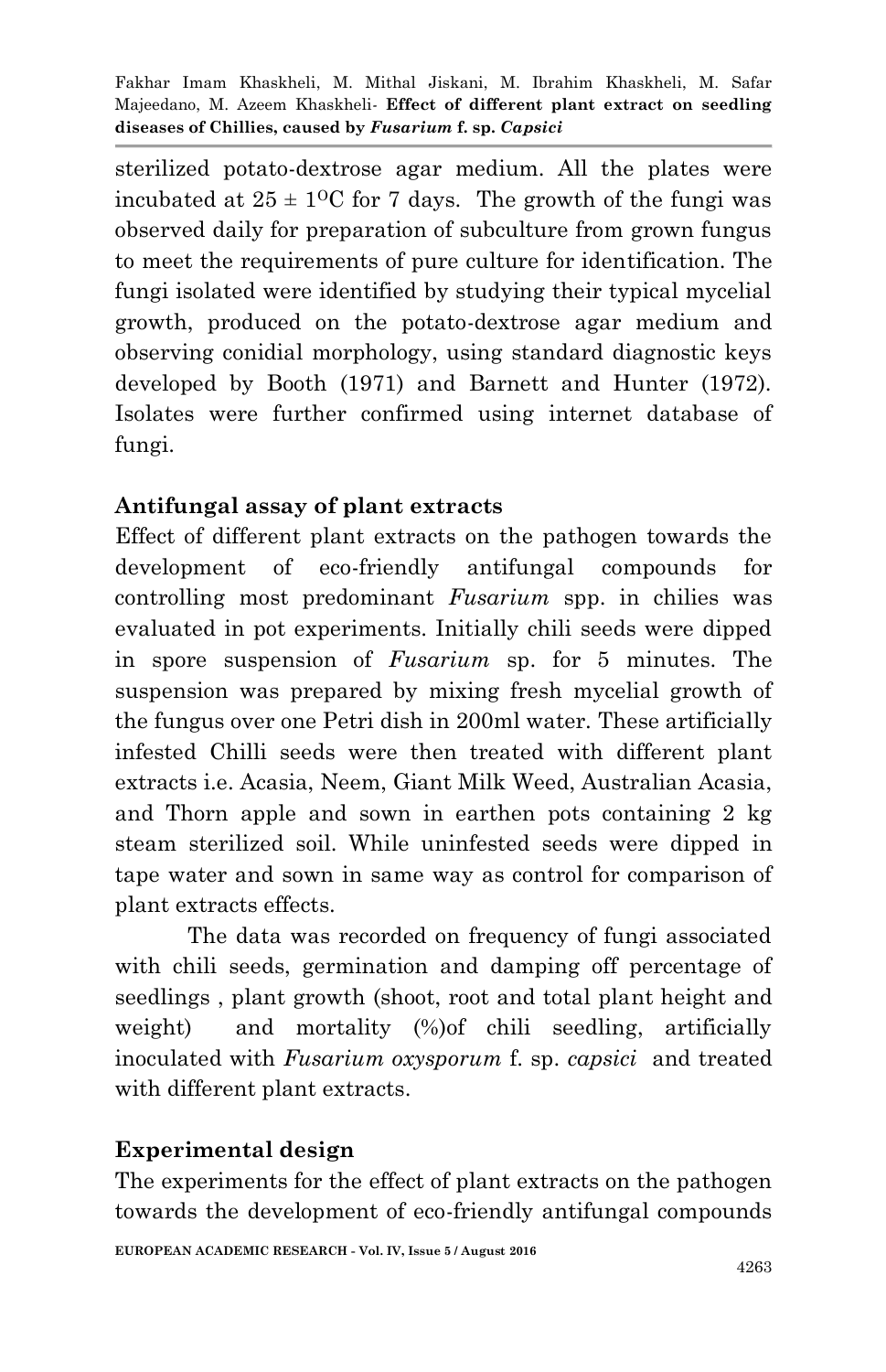for controlling most predominant *Fusarium* spp. in chilies were arranged as completely randomized design by sowing 50 seeds per replication (pot) and four replications (pots) per treatment (five of plant extracts, , uninoculated and inoculated control). The data was analysed through analysis of variance using computer software "Students edition of Statistix".

### **RESULT AND DISCUSSION**

## **Frequency (%) of fungi isolated from naturally infected chili seed**

*Fusarium oxysporum* f. sp. *capsici* was isolated and identified with highest frequency (56%) from naturally infected chili seeds collected from local markets, followed by *Aspergillus* sp. (19%), *Fusarium* spp. (10), *Macrophomina phaseolina* (7%), *Alternaria* sp. (3%), *Rhizoctonia solani* (3%) and *Phoma capsci* (2%), respectively (Figure 1). Other researchers also isolated and identified similar fungi from chili seeds. Kamara-Keita, *et al*. (2002) identified as *Phytophthora sp., Fusarium oxysporum sp. and Alternaria alternata* sp. Pérez-Moreno, *et al.,* (2002) identified *Phytophthora capsici*, *Fusarium* sp. and *Rhizoctonia* sp. Lopez *et al.,* (2002) conducted seed quality tests and identifed *Aspergillus* spp., *Penicillium* spp., *Alternaria* spp., *Trichoderma* spp., *Fusarium* spp. and *Rhizoctonia* spp. Gherbawy and Yaser (2003) isolated 31 species belonging to 16 genera, the most frequently isolated fungi were *Aspergillus flavus*, *A. niger*, *A. terreus*, *Fusarium oxysporum*, *Penicillium jensenii* and *Trichoderma harzianum*. *F. oxysporum* was the most common. Sharfun-Nahar (2004) isolated 47 fungal species. Telang (2010) found total eighteen fungi to be associated with the seeds of Chilli varieties. Sitara and Hasan (2011) isolated a total of 19 genera and 38 species of fungi, of these *Fusarium moniliforme*, *F. oxysporum* and *F. solani* were more frequently isolated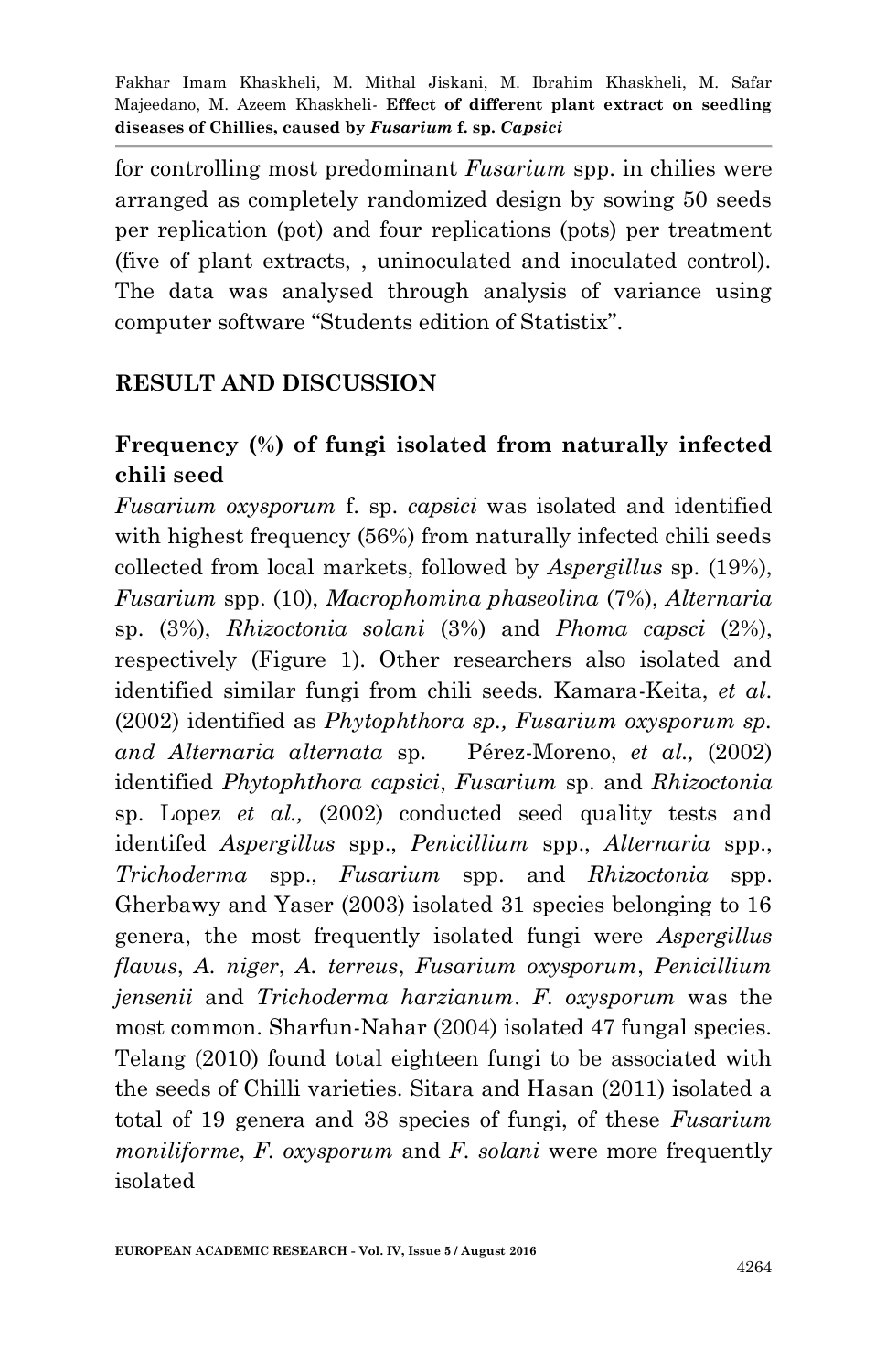#### **Effect of different plant extracts on chili growth**

**Seed germination**: Effect of different plant extracts on percent of seed germination showed that significantly maximum seed germination (79.00%) was recorded by using Acasia fallowed by Neem (75.50%), Giant Milk Weed (69.50%) and Australian Acasia (68.00%). Significantly minimum seed germination (45.50%) was recorded and inoculated but treated with thorn apple (66.50 and 67.00%), respectively (Figure 2). Meneses (2002) also investigated the fungicidal activity of various wild plants against the mould species, inculde *Fusarium poae and F. moniliforme*. On the other side, Devi, *et al.* (2008) evaluated the antifungal activity of *Calotropis procera* against *Fusurium* sp*.*. Hernandez *et al..,* (2004) evaluated the effect of 3% neem and 27.5% Di Tera (an extract of *Myrothecium verrucaria*) on the germination of *Capsicum annuum*. Hassanein, *et al*. (2010) studied the effect of Neem *(Azadirachta indica*) leaf extract against *Fusarium oxysporum*, the causal agent of wilt, and reported that germination of seeds was highest in pots containing the negative control (soil free of pathogen) and in pots irrigated with the aqueous neem extract. Sahoo *at el* (2010) used aqueous leaf extract of different concentrations to investigate their effects on germination. The aqueous leaf leachate was found to have both stimulatory and inhibitory effect on germination. Khair and Nadia (2011) tested the antifungal activity of aqueous extracts of 22 of plant species; all plant extracts have an antifungal activity at concentrations of 2.5%.

**Seedling Height (cm):** Effect of different plant extracts on seedling height showed that significantly maximum shoot length (2.125cm) was recorded by using acasia followed by giant milk weed and neem (4.900cm), *Australian acasia* (4.700 cm) and thron apple (4.600 cm). Significantly minimum shoot length was recorded in inoculated untreated (3.275 cm) followed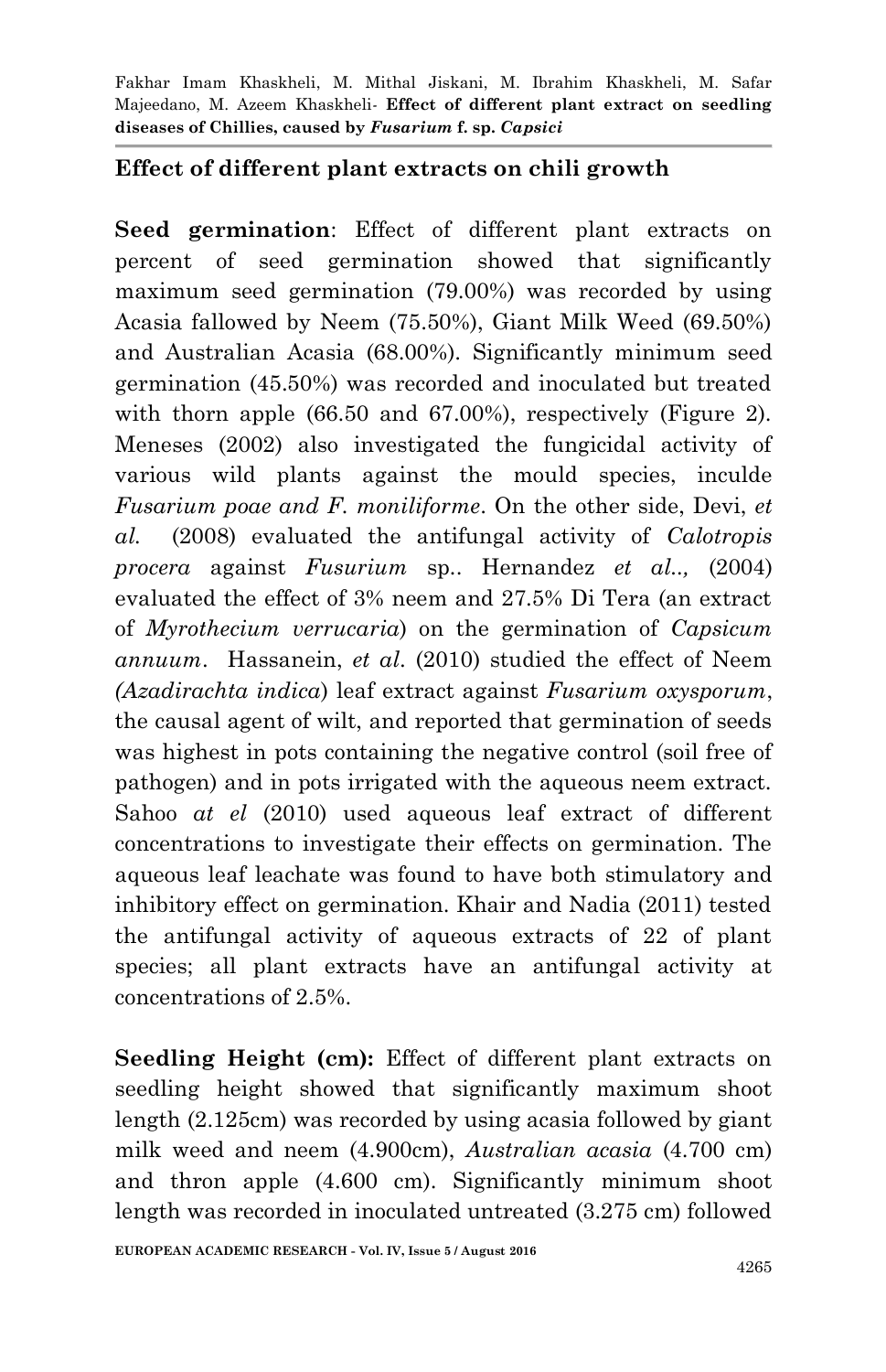by uninoculated untreated (4.200 cm) chili seeds. The maximum root length (1.775 and 1.700cm) was recorded in case of treating the seed with neem and acasia, respectively; followed giant milk weed (1.600cm), *Australian acasia*  (1.500cm) and thron apple (1.350cm). The minimum root length was recorded in inoculated untreated chili seed (0.975 cm) and uninoculated untreated chili seed (1.025). However, significantly maximum total plant length was recorded in case of acasia (6.825 cm) followed by neem (6.675 cm), giant milk weed (6.500 cm), *Australian acasia (*6.200 cm) and thron apple (5.950 cm). The minimum total plant length was recorded in inoculated untreated chili seed (4.250cm) followed by uninoculated untreated chili seeds (2.225 cm) (Figure 3). Muthukumar *et al*., (2007) reported that the results obtained from screen house application of *A. pavonina, L. leucocephala*  and *Eucalyptus* spp., @ 0.1 and 1% w/w showed significant control of *Fusarium* spp., and enhanced plant growth in term of shoot length, shoot weight, root length and root weight. Telang (2010) screened root stems, leaf and bark extracts of some common and easily available plants for the Bio-control of the seed mycoflora of the Chilli. The extracts of all the test plants were found to be inhibitory in more or less degree for the incidence of seed mycoflora while with a few exceptions, they were found to be stimulatory for seed germination.

**Seedling weight (mg):** Effect of different plant extracts on seedling weight showed that significantly maximum shoot weight (0.294 mg) was recorded by using acasia followed by giant milk weed (0.2600 mg), *Australian acasia* and neem (0.247 mg) and thron apple (0.217 mg). Significantly minimum shoot length was recorded in inoculated untreated and uninoculated untreated (0.0923 mg) chili seeds. The maximum root length (0.0918 and 0.0910 mg ) was recorded in case of treating the seed with neem and acasia, followed giant milk weed (0.0428 mg), *Australian acasia* (0.033 mg) and thron apple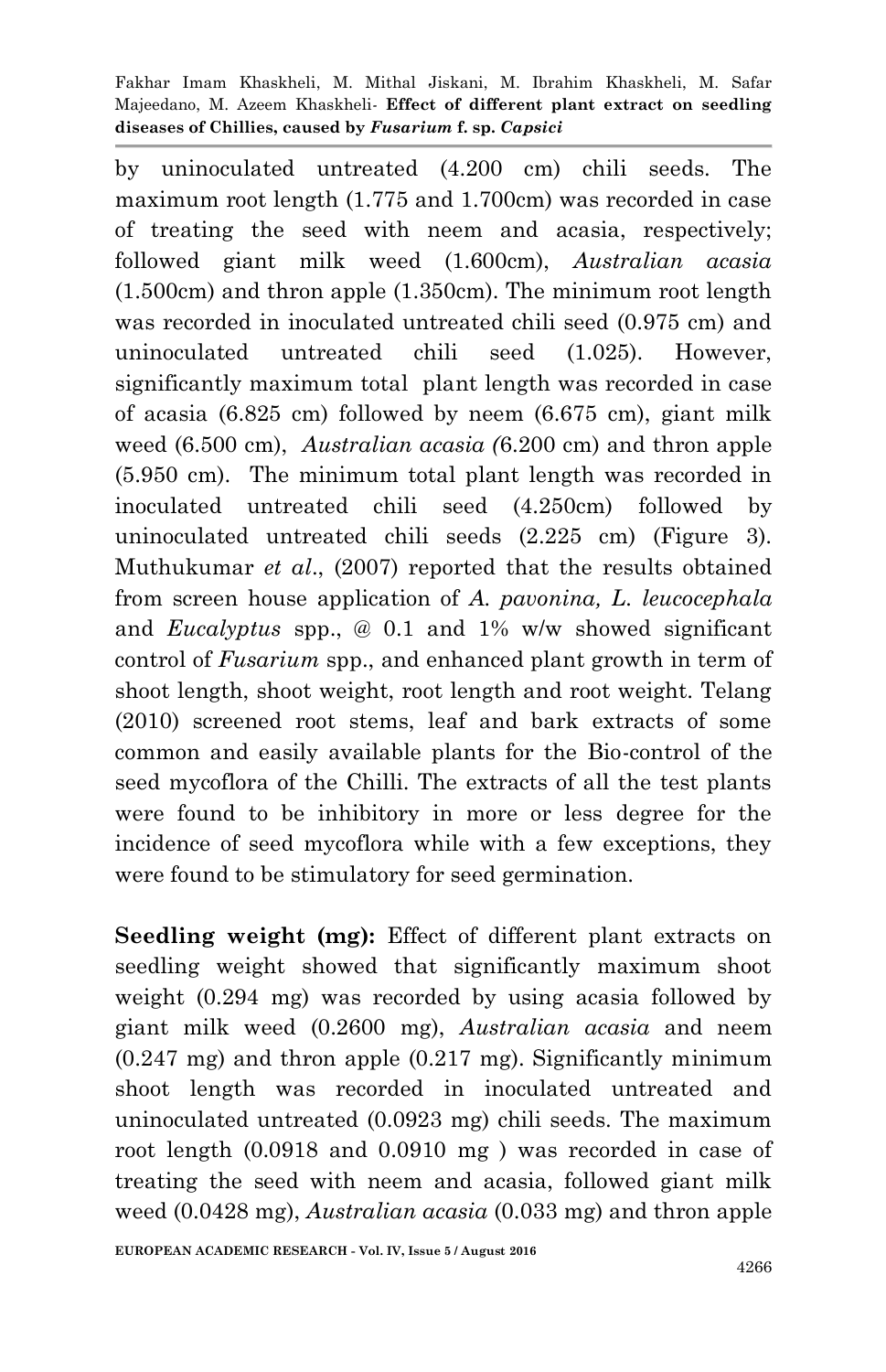(0.025 mg).The minimum root length was recorded in inoculated untreated chili seed (0.0183 mg) followed by uninoculated untreated chili seed (0.020 mg). Similarly, the maximum total plant weight was recorded in case of acasia (0.3862 mg ) followed by neem (0.3388 mg), giant milk weed (0.3027 mg), *Australian acasia (*0.276 mg) and thron apple (0.243 mg). The minimum total plant length was recorded in inoculated untreated chili seed (0.1105 mg) followed by uninoculated untreated chili seeds (0.182 mg) (Figure 4). Zainab-Mushtaq *et al*., (2009) examined effect of seed powder of *Azadirachta indica,* A. Juss, *Adenanthera pavonina* L.*, Leucaena leucocephala* (Lam.) de Wit and *Eucalyptus* spp., in the control of *Fusarium* spp. The results obtained from screen house application of *A. pavonina, L. leucocephala* and *Eucalyptus* spp., @ 0.1 and 1% w/w showed significant control and enhanced plant growth in term of shoot length, shoot weight, root length and root weight. Similarly, Hassanein, *et al*. (2010) studied the effect of Neem *(Azadirahcta indica*) leaf extract against *Fusarium oxysporum*, the causal agent wilt, and reported that there was significant gradual increase in growth parameters (shoot and root length, number of leaves, fresh and dry weight of shoots and roots), when the plants were sprayed and irrigated with aqueous Neem extract with the greatest improvement. It has been found stimulatory and inhibitory effect on shoot, root elongation and dry matter of receptor plants.

#### **Mortality of chili seedlings**

Effect of different plant extracts on mortality (%) of chili seedlings showed that significantly minimum mortality (5.500and 16.500 at 15 and 30 DAS) was recorded in Acasia followed by Neem (9.5000 and 27.500 at 15 and 30 DAS), Giant Milk Weed (11.000 and 32.00), Australian Acasia (18.00 and 33.000), and thorn apple (20.500 and 36.000) at 15 and 30 DAS respectively. Significantly maximum mortality (27.500 and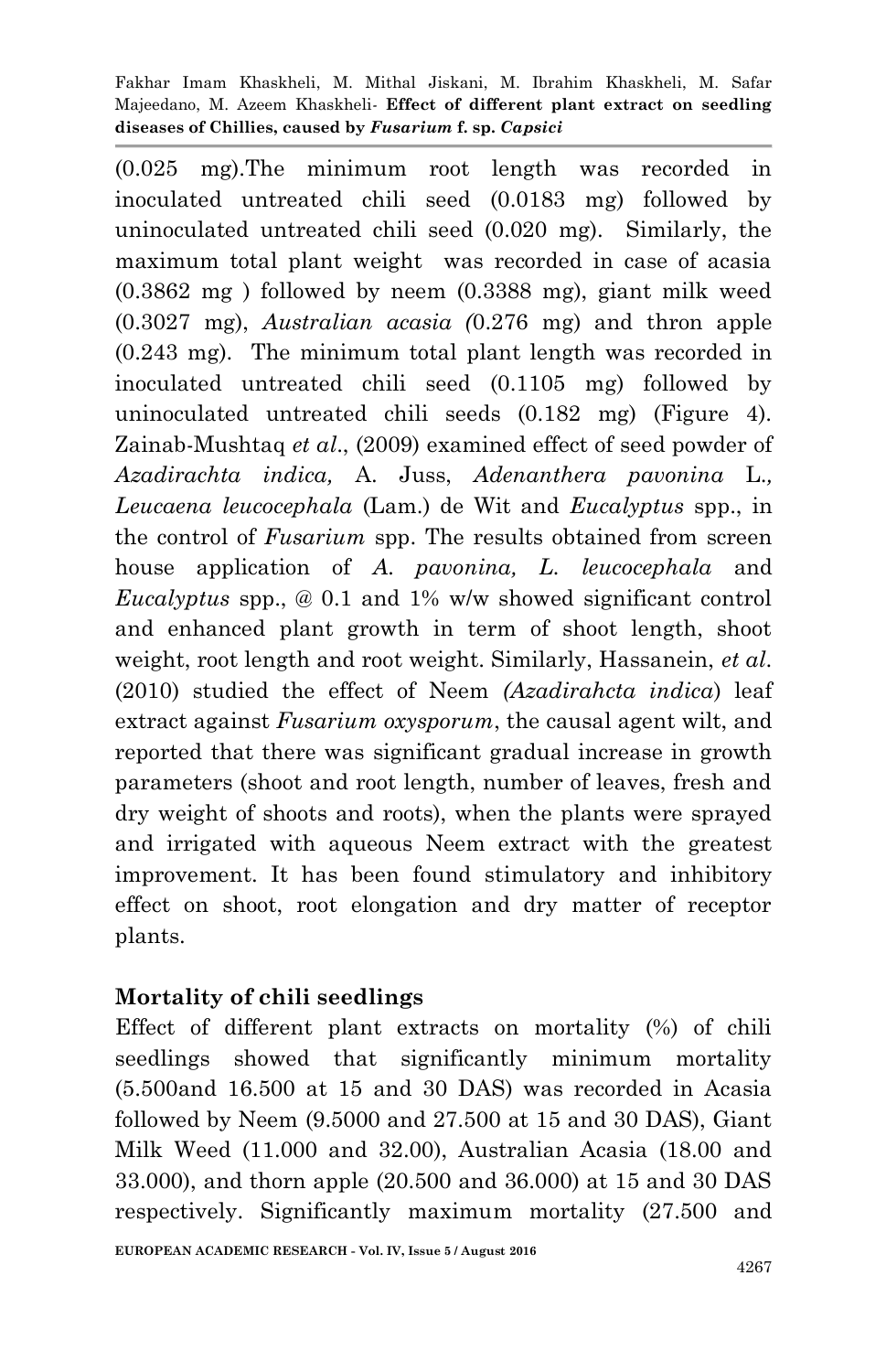46.000 at 15 and 30 DAS) was recorded by using inoculated untreated chili seeds followed by uninoculate untreated chili seeds (20.000 and 43.00 at 15 and 30 DAS), respectively (Figure 5). Chowdary *et al.,* (2000) reported that mortality of plants was not observed in the combined application of *T. viride* chestnut compound and neem cake, whereas, plant mortality was 11.4 and 13.6% in combined application of *T. viride* and neem cake, and *T. viride* and chestnut compound treatments, respectively. While, Hegde *et al*., (2001) determined in vitro efficacy of the plant extracts (0.3% chilli, ocimum, neem, onion, *Clerodendrum*) and observed that all the tested plant extracts exhibited inhibitory activity against the pathogen.



**Figure 1. Frequency (%) of fungi isolated and identified from naturally infected chili seeds collected from local markets.**



```
EUROPEAN ACADEMIC RESEARCH - Vol. IV, Issue 5 / August 2016
```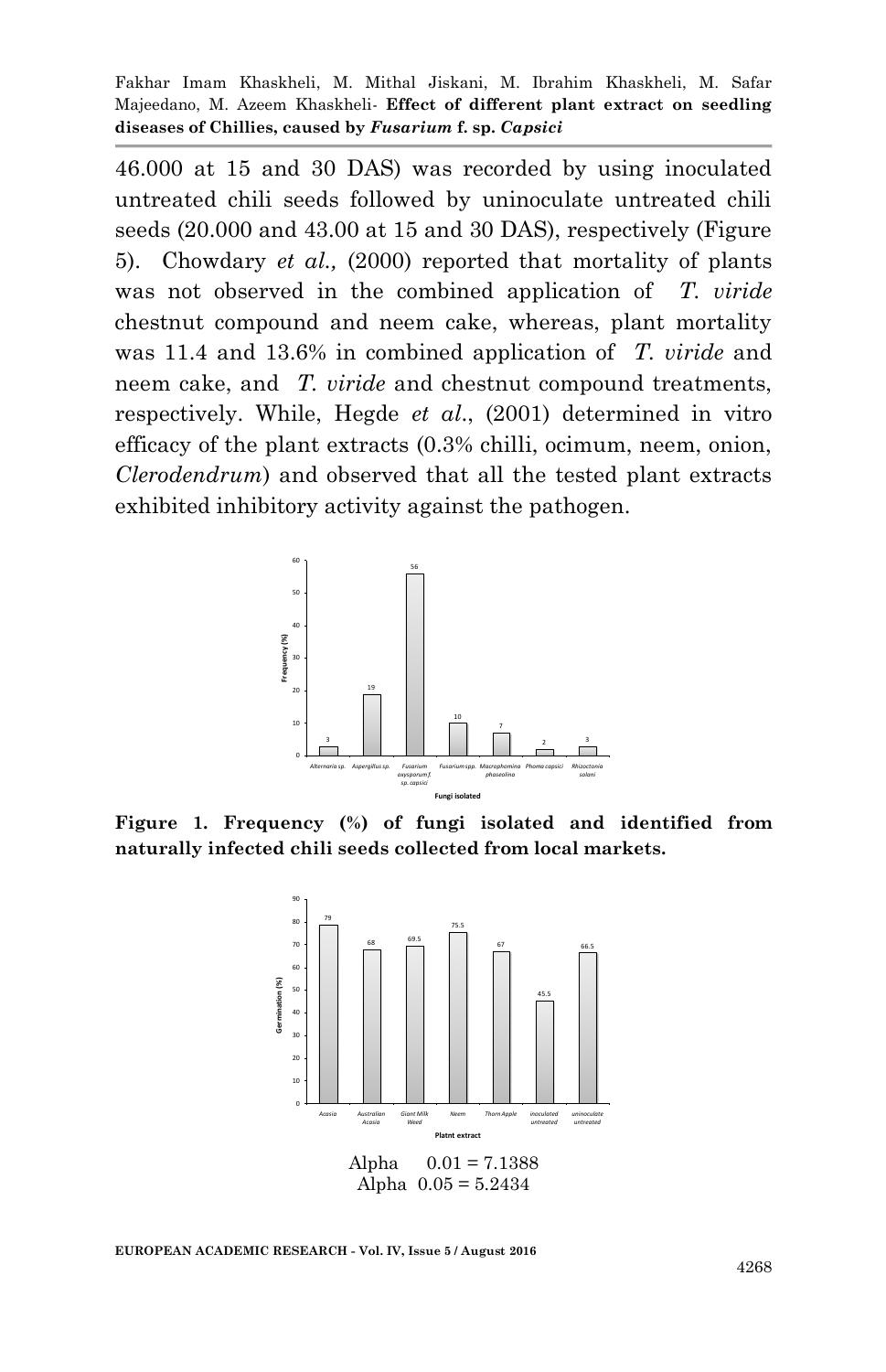**Figure 2. Effectiveness of different plant extracted on seed germination of chili seeds, artificially inoculated with** *Fusarium oxysporum* **f. sp.** *capsici*



 Alpha 0.01 = 0.2118 0.1329 0.248 Alpha 0.05 = 0.1556 0.0976 0.182





Alpha 0.05 = 5.769E-03 5.211E-03 8.735E-03

**Figure 4. Effectiveness of different plant extracted on plant root, shoot and total plant weight of chili seedling, artificially inoculated**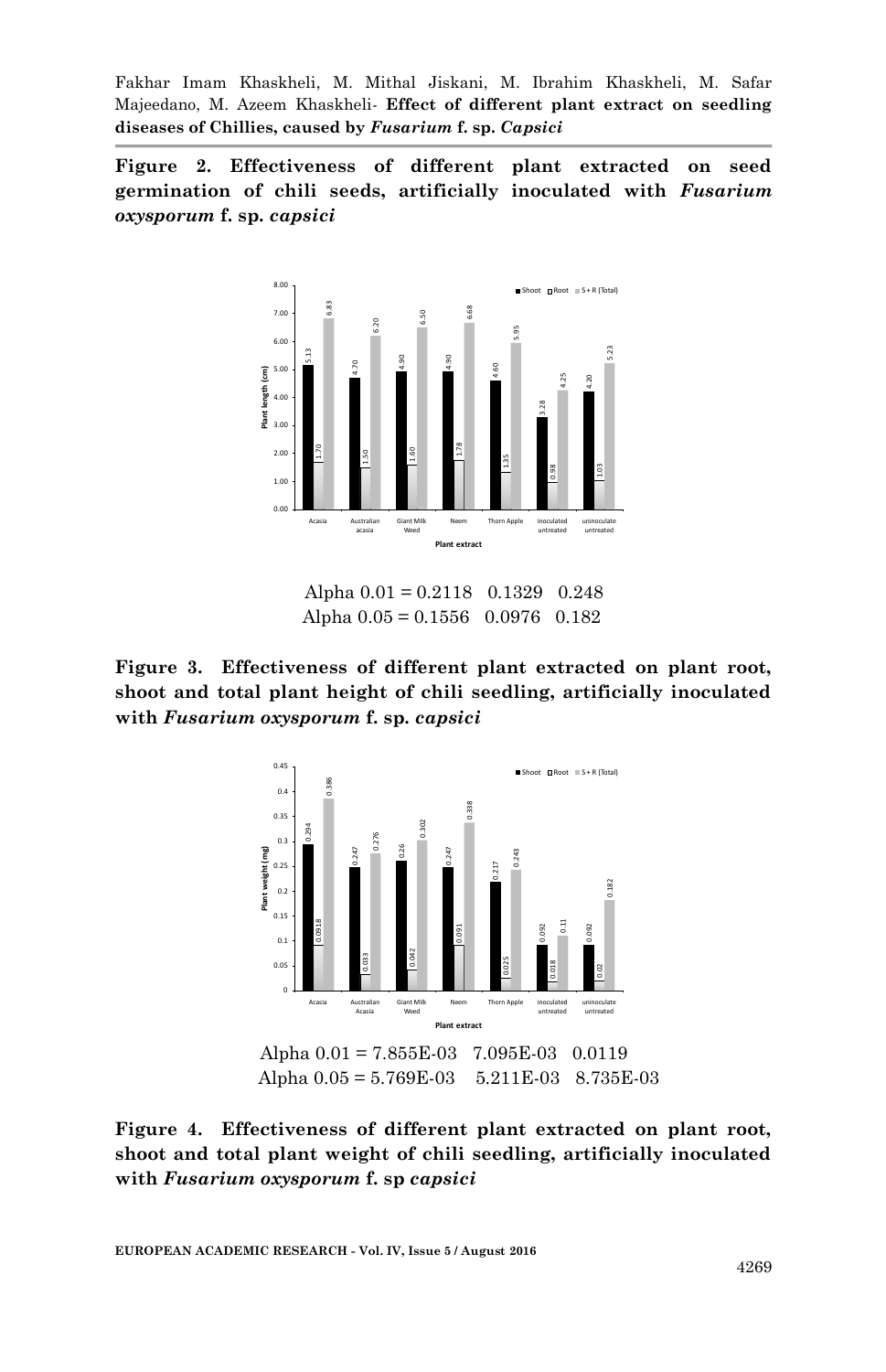

**Figure 5. Effectiveness of different Plant extracted on Seedling mortality of chili seedling, artificially inoculated with** *Fusarium oxysporum* **f. sp.** *capsici*

#### **REFERENCES**

- 1. Hassanein, N. M., M. A. A. Zeid. K. A. Youssef and D. A. Mahmoud. 2010. Control of tomato early blight and wilt using aqueous extract of neem leaves. Phytopathologia Mediterranea, 49 IS - 2 SP - 143-151.
- 2. Channa, A. R., M. M. Jiskani, M. A. Pathan, K. H. Wagan and M. I. Khaskheli. 2008a. Effect of plant extracts on plant height and incidence of root rot of okra caused by *Macrophomina phaseolina* (Tassi) Goid. Pak. J. Agri., Agril. Engg. Vet. Sci. 24 (1): 57 – 61.
- 3. Baloch, A.F. 2009. Vegetables crops. In: Horticulture (Eds. Elena Bashir and Robyn Bantel). NBF. Islamabad: 490 – 529.
- 4. Koppula S., K. Ammani and V. Bobbarala. 2010. Selected plant extracts as bioc ontrol agents against the management of Chilli (*Capsicum annuum*) diseases. Jr.